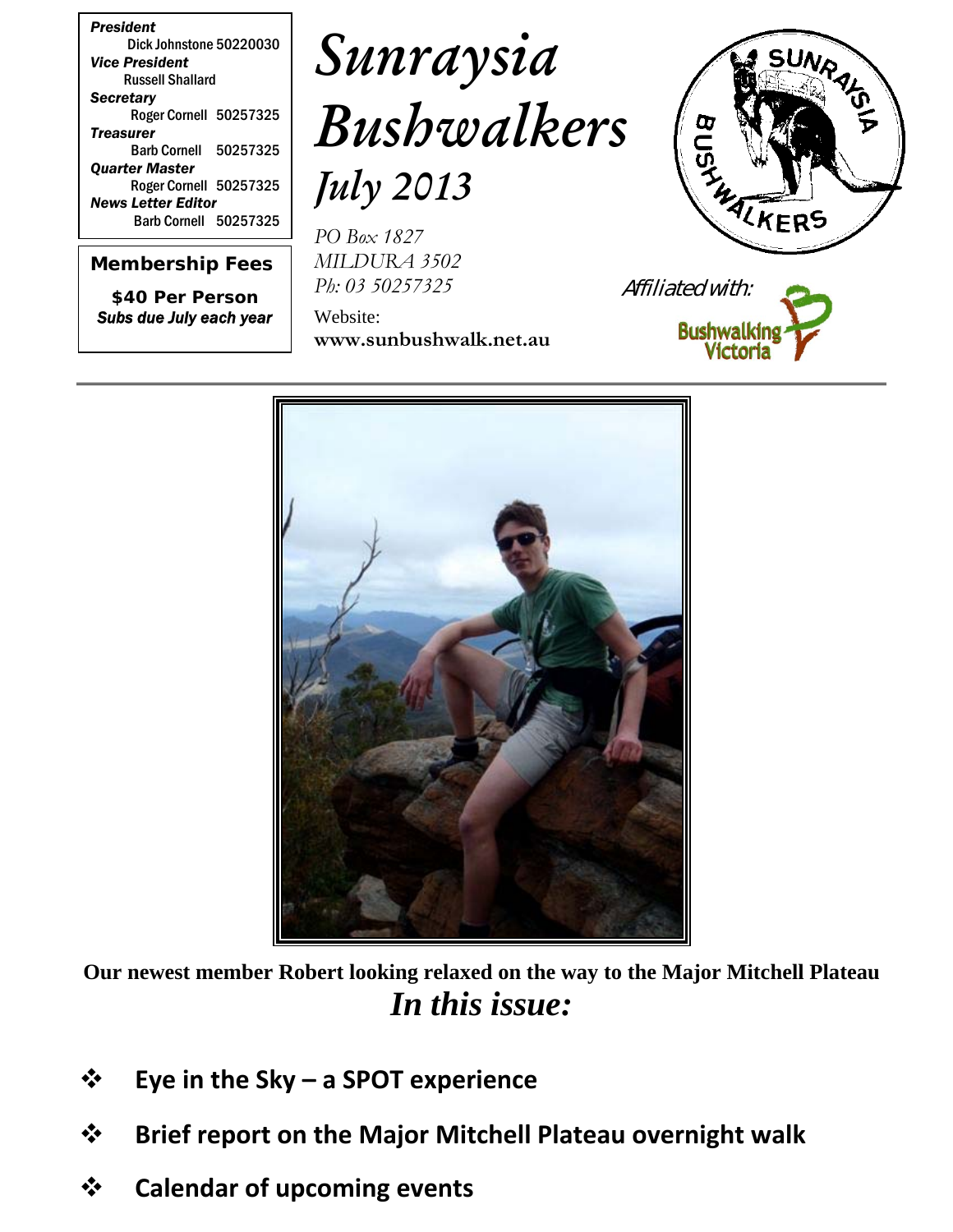## **Major Mitchell Plateau walk**

#### – **Queens BD weekend 7-10th June 2013 –**

With insufficient numbers to do the day walks that part of the weekend was abandoned.

As Tony was only able to travel Saturday it was decided that Robert, Roger & Christiane would travel down Friday afternoon and start the walk from Jimmy Creek campground Saturday morning and meet with Russell, Dick and Tony who would commence from the Mt William carpark after driving down on Saturday and arriving at their start at lunchtime.

We had heard that there was another activity on over the long weekend that included the Plateau walk but even though we were warned it came as some surprise when 5 vehicles pulled in at the Jimmy Creek campground, one even had a toilet in tow, at dawn. A group of about 8 were soon chatting around a camp fire and my curiosity overcame me and I went over for a chat. 'No', came the reply to my enquiry as to whether they were about to commence the Plateau walk, rather that they were the support crew for 150 (yes  $150$ ) walkers who had already started their walk for the day some 8 kilometres away. Within a few minutes 3 runners came in, picked up some breakfast and continued on. This was the start of the constant stream as all types of walkers/runners who arrived and proceeded on. The fortunate part of all this was that they had all departed before we were packed up and on our way. Only one person passed us during the morning and he was the tail end charlie collecting blue tap that had marked their track. This was all part of three days walking(?) as a community fund raiser – not unlike the Wild Dog Mail Trail that the club had been involved in two years ago.

Later in the walk we observed a helicopter (the next day) hovering in a gully for a considerable amount of time and subsequently discovered that they had been searching for a lost walker. We heard no more of this and assumed that it was probably not part of the 150 as they seemed so well organised.

The walk from Jimmy Creek to First Wannon campground is approximately 14 kilometres and mostly up. Christiane and I were well attended by Robert who very attentively keep us together a little like a sheep dog attending his flock by darting back and forth between the two of us. With all day to cover the distance we did not push ourselves and had a delightful walk up to the Plateau stopping for lunch at the last ridge that leads to the Plateau itself.

At the highest point of the walk the Cairn received a little attention with the addition of a rock or two.





Tony utilizing the capacity for his pack to also be a chair – causing much jealousy from the rest of the party



Later in the afternoon we were met by Dick jumping out from behind a bush as we approached the Wannon Campground having arrived only a short time before us. It was pleasing to see that there was only one other tent at the sight considering that it was the long weekend. Another couple turned up later in the day but there were only 10 of us at the site that evening. The next day we came across 6 walkers who had set off too late to get to Wannon and had ended up camped in the saddle at Boundary Gap (Dirag).

Considering that we had the shorter distance to travel we once again were a little casual in our approach to the remainder of the walk and spent time at the summit of Mt William to have lunch and by the time we arrived back in Tony's car at Jimmy Creek Campground the others has been there sometime. Rather than head back home it was decided to have a meal at the pub and set off the next morning. Tony headed for Melbourne, Robert awaited a lift to his parents and the remaining 4 headed for Mildura.

As we passed through Carwarp we made a detour to have a close look at the new solar array consisting of 40 high gain collectors and a further detour to view the new almond factory with its bunkers of almonds that appeared larger than any grain bunkers I have seen.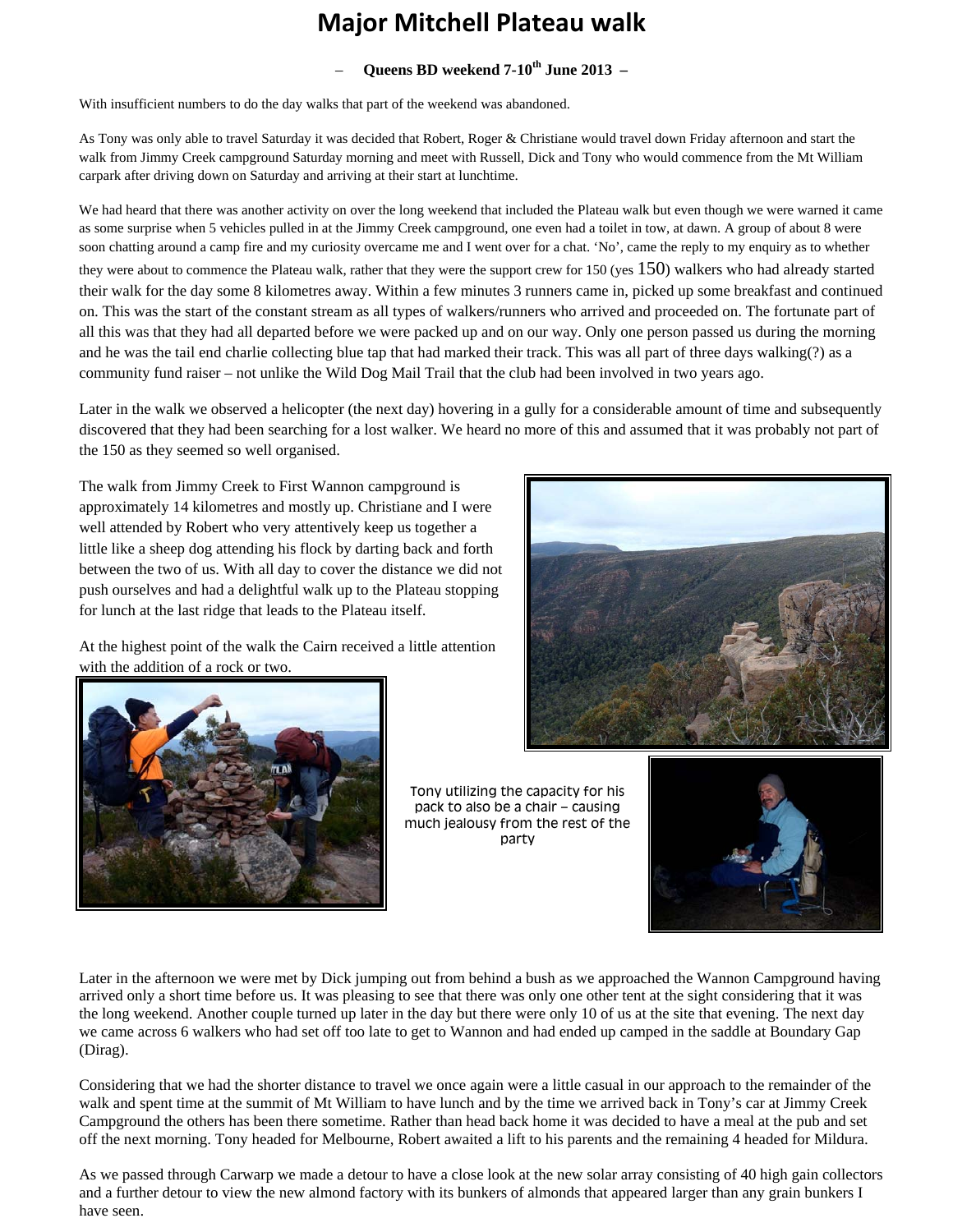### **Ambulance Cover**



As an unintended consequence of our proposed adoption of the new Constitution the requirement to be a member of an Ambulance Fund will lapse.

To enable Leaders to confidently look after the welfare of participants on a walk they may refuse a member's participation on a walk if that member is not prepared, if the need arises, to give their permission to call an ambulance if the member is unable to do so.

This is to make certain that the cost of an ambulance call-out is the responsibility of the member and not the walk leader.

## EYE IN THE SKY – A view from the other side.

Over the last 12 months I have slowly been reading the book "*SURVIVE! REMARKABLE TALES FROM THE NEW ZEALAND OUTDOORS*" by Carl Walrond courtesy of Michael Jobe. An interesting read covering walks, climbs, water activities, the mind and other scary places.

So, when Callum announced his proposed solo tri-state walk, I had a few things running around in my head that were probably not there twelve months earlier or if they were then soundly suppressed.

Callum has a SPOT device almost identical to the one owned by the club and when you set a SPOT up there is a requirement to provide at least two persons as contacts in case they are activated in an emergency. In Callum's case, he had approached Dick & I to become those contacts and we were more than happy to be so nominated. Since then Callum has gone off on his own a number of times and we have received a SMS text saying 'Spotty' (Northings & Eastings of his location) I AM OK. CALLUM **MACG…..**' **together with date and time**. So at various times upon answering the tone of an incoming message I have found Callum to be in territory unexpected and with the aid of Google Maps and the coordinates I have been able to locate that last message origin with great accuracy.

So when Callum made his announcement that he was proposing to walk from Dareton to Peebinga through an area of wilderness over a period of 9 days carrying up to 30 litres of water Dick & I were a little concerned. Callum advised us that he had upgraded his SPOT subscription to have the tracking function allow him to automatically transmit his location every 10 minutes and thus we could track his progress on our computers.

**Due to a few last minute situations that required me to be elsewhere for 4 days prior to his departure it was not possible to check out the workings of Callum's SPOT tracker but when I returned and checked his first 'I AM OK' I located him about 10 klms from my home so hopped into the car and went straight to his location – no problems. A bit of discussion and we thought all was going well and we could then track his progress. WRONG!**

Knowing he was carrying a mobile phone I sent a text message requesting some additional info – SILENCE.

Next night Dick & I set off with his next "I AM OK" location set into the club's GPS and having had a look at the Google Map as well. In the late afternoon we arrived at the approximate location that Google had shown as his location although the GPS said that he was another 24 klms further down the track. By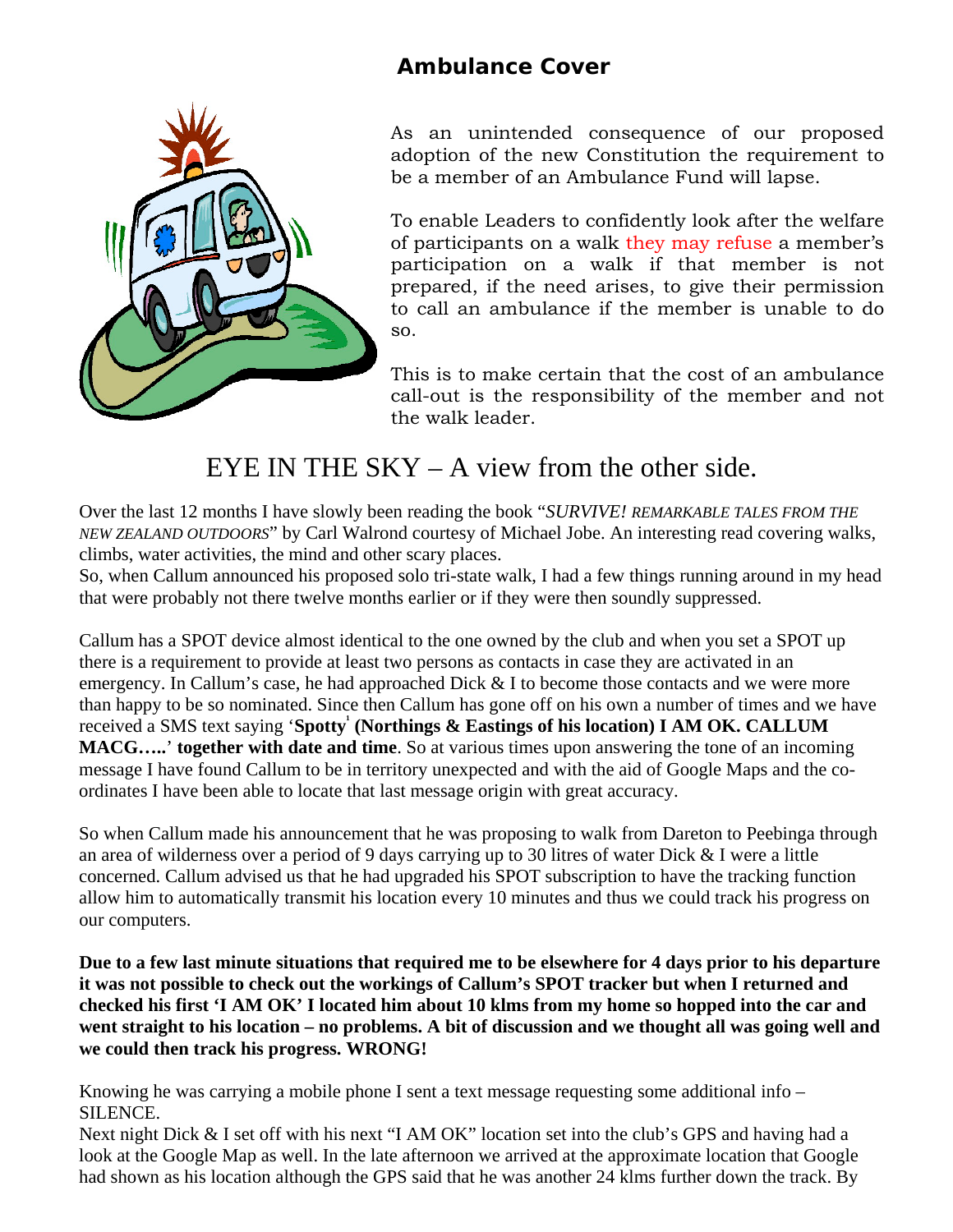the time we realized that the GPS was not going to get us to the correct location it was dark and although we retraced our outward journey we were not able to find him in the dark.

We agreed that we would set off earlier the next afternoon with a laptop and having reset the GPS to the setting that has it using the Google Map co-ordinates we waited on the banks of the Murray for his 'I AM OK' message. On this evening he walked further and for longer than the day before so by the time he transmitted the message it was once again dark. Even so, with the correct setting for the GPS we were able to tell that he was 1.4klms from us and in the dark we located him within a few minutes. This allowed us to be confident that all was working well and as Callum walked away from the settled area into the Mallee Sunset Country we were able to track him with accuracy and more importantly felt confident that we could go straight to his last location if required. One concession that Callum made for us was that he would not go off track into the wilderness area. As he crossed the Calder Highway we made one further visit just to be sure in our minds that he was in a good place to continue on and we found him in good spirits and ready to proceed.

Although at the time of writing we have not spoken to Callum we have tracked him to his destination. Task accomplished. WELL-DONE CALLUM.

A clue to the name given to Callum's SPOT device is his Scottish heritage

Back to "*SURVIVE! REMARKABLE TALES FROM THE NEW ZEALAND OUTDOORS*" which quotes from Laurence Gonzales' "*Deep Survival"* the Seven Rules of Adventure:-

- Commune with the dead.
- Perceive, believe, then act.
- Avoid impulsive behaviour: don't hurry.
- Get the information.
- Know your stuff
- Be humble.
- When in doubt, bail out.

These 7 rules are for keeping you out of trouble in the first place. Next he summarised actual behaviours. Not all survivors do all of these things but most do many of them:

- 1. Perceive, believe (look, see, believe)
- 2. Stay calm (use humour; use fear to focus)
- 3. Think/analyze/plan (get organised; set up small, manageable tasks)
- 4. Take Correct, decisive action (be bold and cautious while carrying out tasks)
- 5. Celebrate your successes (take joy in completing small tasks)
- 6. Count your blessings (be grateful your alive)
- 7. Play (sing, play mind games, recite poetry, count anything, do mathematical problems in your head)
- 8. See the beauty (remember: it's a vision quest)
- 9. Believe that you will succeed (develop a deep conviction that you'll live)
- 10. Surrender (let go of the fear of dying; 'put away the pain')
- 11. Do whatever is necessary (be determined; have the will and the skill)
- 12. Never give up (let nothing break your spirit)

Numbers  $7 & 8$  8 are mental strategies to avoid succumbing to an emotive state, for retaining focus and to while away the waiting hours.

Stay safe!



Spot the one who prepared!